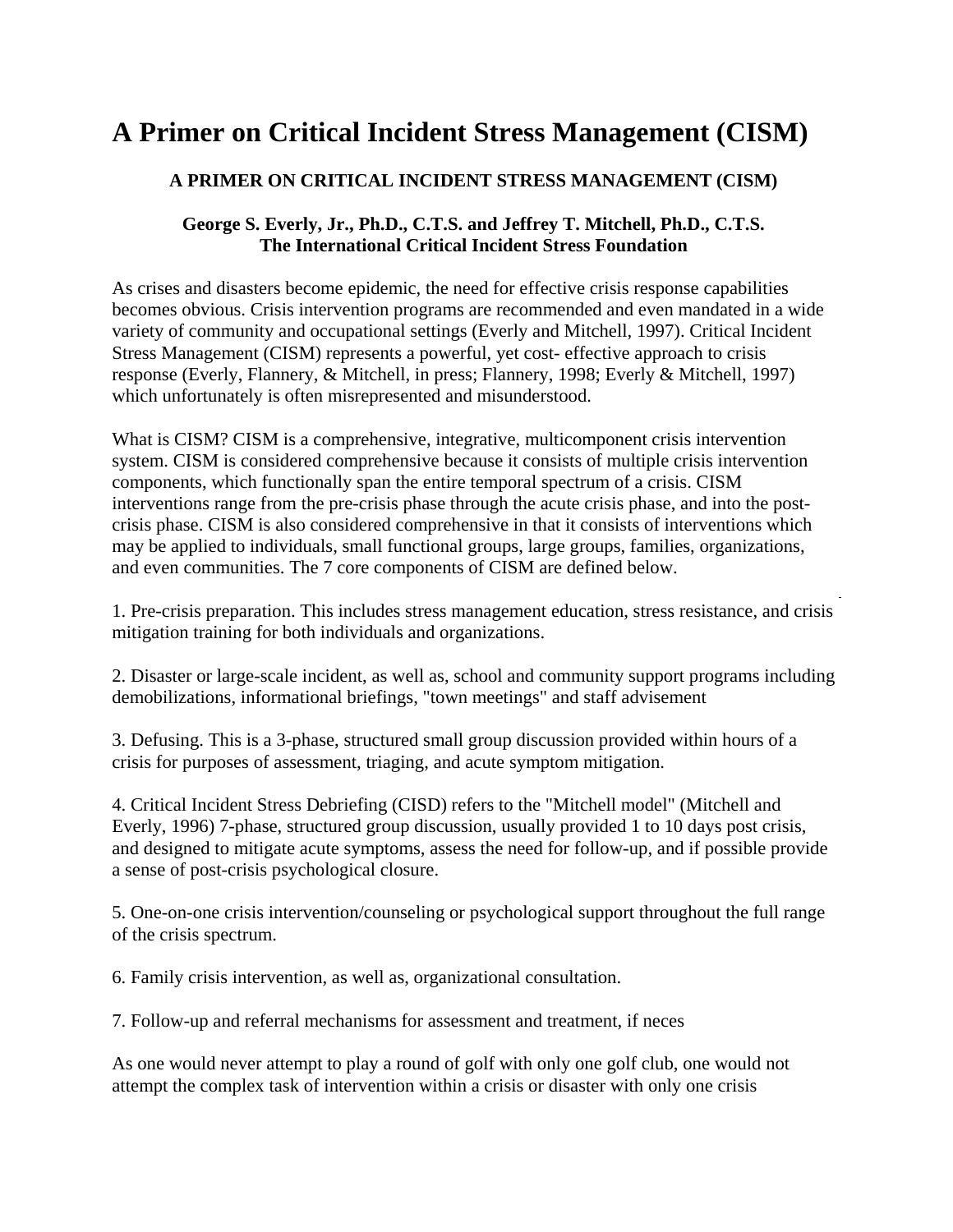intervention technology.

As crisis intervention, generically, and CISM, specifically, represent a subspecialty within behavioral health, one should not attempt application without adequate and specific training. CISM is not psychotherapy, nor a substitute for psychotherapy. CISM is a form of psychological "first aid."

As noted earlier, CISM represents an integrated multicomponent crisis intervention system. This systems approach underscores the importance of using multiple interventions combined in such a manner as to yield maximum impact to achieve the goal of crisis stabilization and symptom mitigation. Although in evidence since 1983 (Mitchell, 1983), this concept is commonly misunderstood as evidenced by a recent article by Snelgrove (1998) who argues that the CISD group intervention should not be a stand alone intervention. This point has, frankly, never been in contention. The CISD intervention has always been conceived of as one component within a larger functional intervention framework. Admittedly, some of the confusion surrounding this point was engendered by virtue of the fact that in the earlier expositions, the term CISD was used to denote the generic and overarching umbrella program/ system, while the term "formal CISD" was used to denote the specific 7-phase group discussion process. The term CISM was later used to replace the generic CISD and serve as the overarching umbrella program/ system, as noted in Table 1 (see Everly and Mitchell, 1997).

The effectiveness of CISM programs has been empirically validated through thoughtful qualitative analyses, as well as through controlled investigations, and even meta-analyses (Everly, Boyle, & Lating, in press; Flannery, 1998; Everly & Mitchell, 1997; Everly & Boyle, 1997; Mitchell & Everly, in press; Everly, Flannery, & Mitchell, in press; Dyregrov, 1997), unfortunately, this is a fact often overlooked (e.g. see Snelgrove, 1998).

Similarly, there is a misconception that evidence exists to suggest that CISD/ CISM has proven harmful to its recipients (e.g. see Snelgrove, 1998), this is a misrepresentation of the extant data. There is no extant evidence to argue that the "Mitchell model" CISD, or the CISM system, has proven harmful! The investigations that are frequently cited to suggest such an adverse effect simply did not use the CISD or CISM system as prescribed, a fact that is too often ignored (e.g. see Snelgrove, 1998).

In sum, no one CISM intervention is designed to stand alone, not even the widely used CISD. Efforts to implement and evaluate CISM must be programmatic, not unidimensional (Mitchell & Everly, in press). While the CISM approach to crisis intervention is continuing to evolve, as should any worthwhile endeavor, current investigations have clearly demonstrated its value as a tool to reduce human suffering. Future research should focus upon ways in which the CISM process can be made even more effective to those in crisis.

While the roots of CISM can be found in the emergency services professions dating back to the late 1970s, CISM is now becoming a "standard of care" in many schools, communities, and organizations well outside the field of emergency services (Everly & Mitchell, 1997).